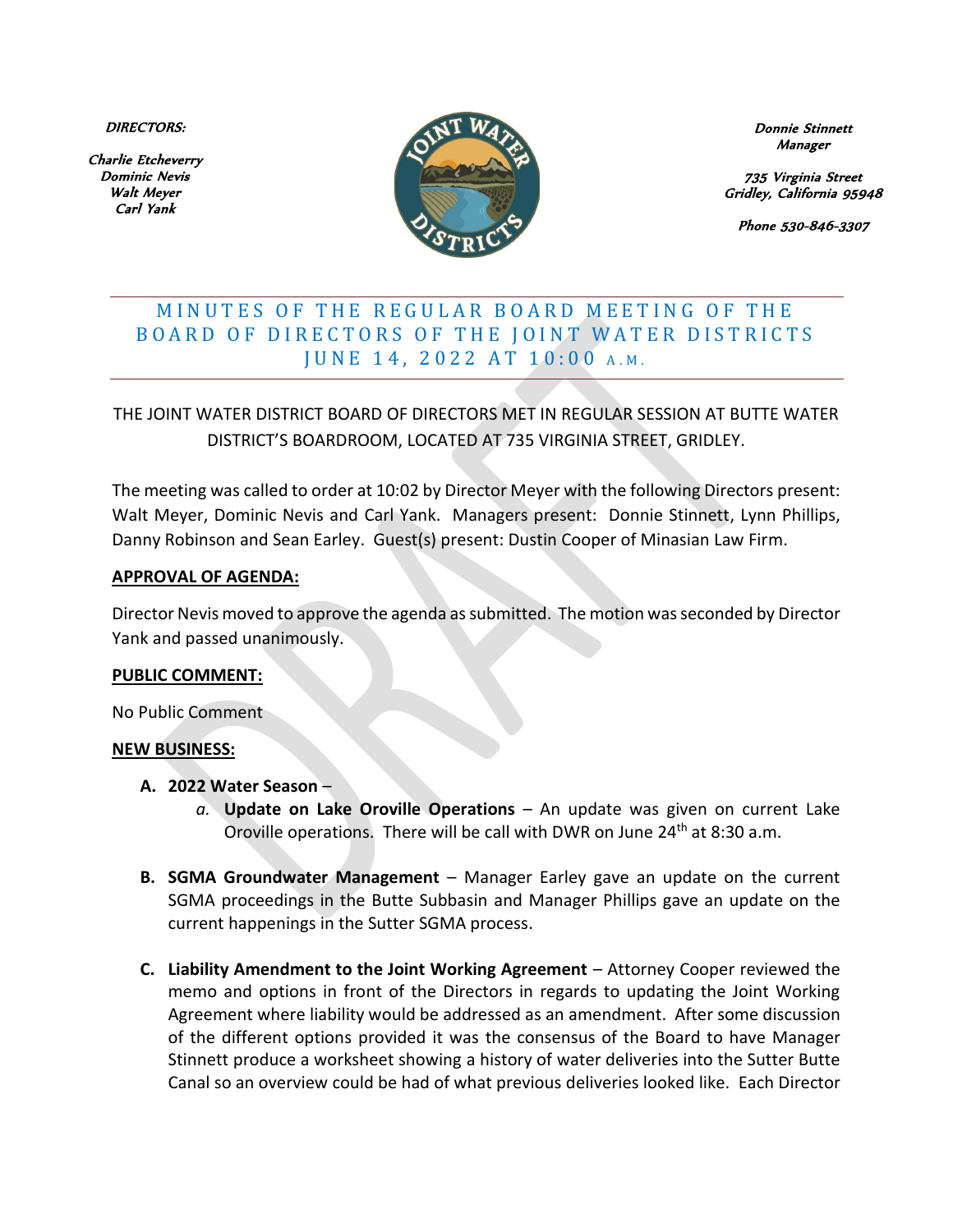will take these options back to their respective meetings for review and discuss further at the next regular meeting

## **MONTHLY RECURRING ITEMS/MANGER'S REPORT:**

- **A.** Director Nevis motioned to approve the May 10, 2022 regular meeting minutes. The motion was seconded by Director Yank and the motion passed unanimously.
- **B.** Manager Yank motioned to approve the financial reports of June 10, 2022 and to pay the bills numbered 6489 through 6499 in the amount of \$51,467.64. Director Nevis seconded the motion and the motion passed unanimously.

### **NCWA MEETINGS UPDATES:**

No Update

### **DIRECTORS' REPORTS:**

No Update

### **MANAGERS' REPORTS:**

Manager Stinnett provided information to the Board in regards to having an unpaid volunteer ride along and "shadow" him for a few days a week, a couple weeks out of the month. The Board had no issues with this as long as it can be determined the unpaid volunteer would be covered by Workers Compensation. Manager Stinnett will let the Board know what he finds out.

**CONFERENCE WITH LEGAL COUNSEL (CLOSED SESSION) – EXISTING LITIGATION, Bay Delta Proceedings including the proposed California Water Fix, the accompanying petition to change points of diversion, and amendments to the Bay-Delta Water Quality Control Plan.** Government Code section 54956.9, subdivision (a).

**CONFERENCE WITH REAL PROPERTY NEGOTIATORS (CLOSED SESSION) – Each District Manager and its General Counsel of record regarding the terms and conditions of a potential 2022 water transfer with the State Water Project Contractors.** *Government Code section 54956.8*

**CONFERENCE WITH LEGAL COUNSEL – EXISTING LITIGATION (Government Code § 54656.9(d)(1).) AquAlliance et al. v. Biggs-West Gridley Water District et al. Butte Co. Superior Court, Case No. 22CV00347.** 

The Board moved into closed session at 11:09 a.m.

The Board returned to open session at 11:41 p.m.

### **ANNOUNCEMENTS FROM CLOSED SESSION**

Upon reconvening into open session Director Meyer noted no action was taken but direction was given to legal counsel.